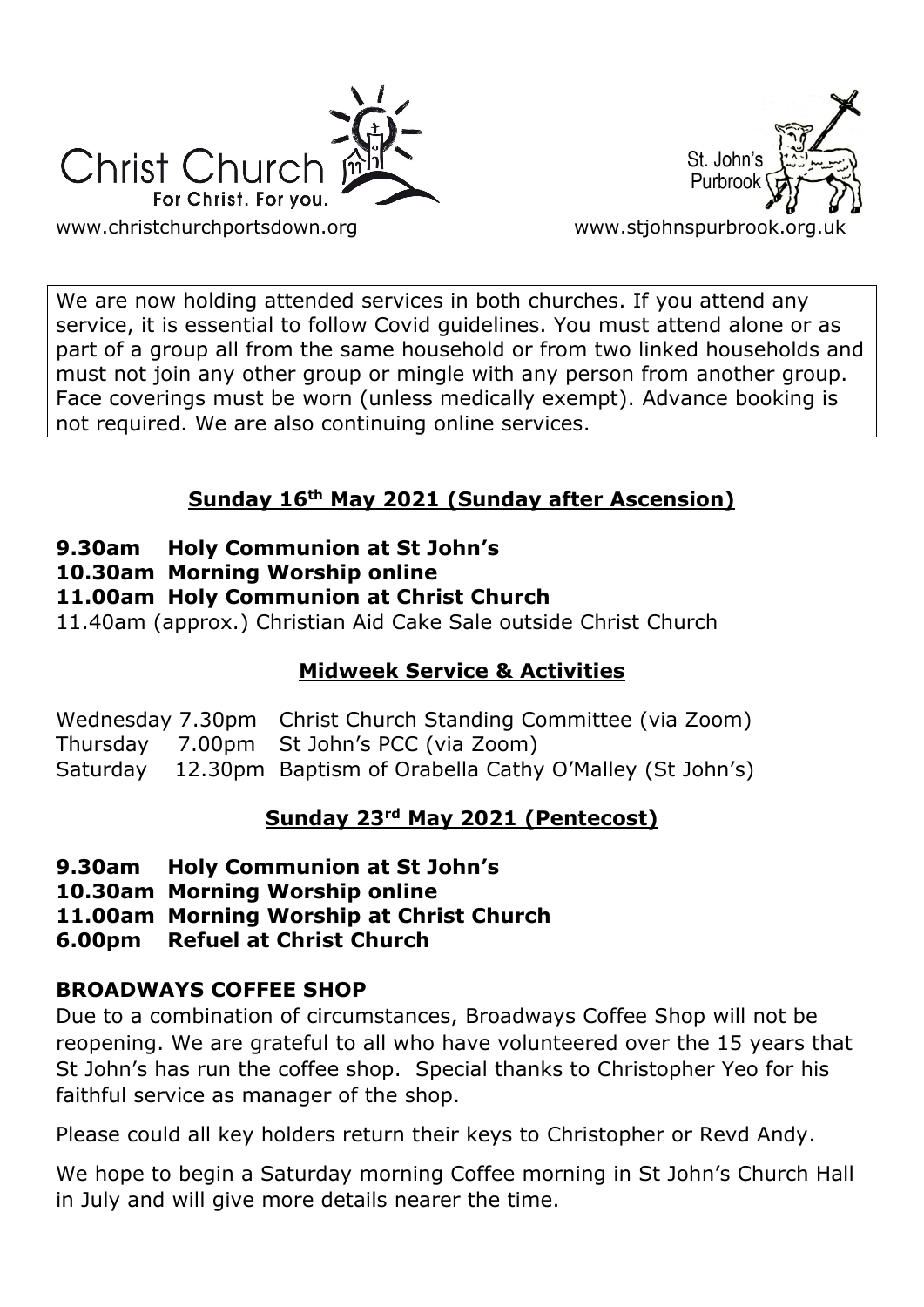## **REFUEL**

*Refuel* is back. After a break of almost a year, Christ Church hosts *Refuel* - a quiet service of reflection with recorded music and space for personal prayer. Sunday 23rd May 6.00pm. All are welcome.

## **ANNUAL MEETINGS**

**St John's APCM** will be held on Sunday 4th July *(time tbc)*. We need to elect 2 churchwardens and 4 PCC members.

**Christ Church APCM** will be held on Wednesday 14th July *(time tbc)*. We need to elect 2 churchwardens, 1 Deanery Synod member and 6 PCC members.

A PCC is responsible for the operation of their church, including the spiritual wellbeing of church members, the practical care of church buildings and the church finances. The coming year will see important decisions made about the future of our parishes. If you are on your church's electoral roll, please consider whether you could be part of your church's PCC.

## **CHRIST CHURCH HALL – DO NOT ENTER**

Christ Church Hall remains closed to all access as work continues to safely remove asbestos.

## **CHRISTIAN AID WEEK**

Christ Church's Mission of the Month for May is Christian Aid. You can support in the following ways:

- Pick up an envelope from the back of Christ Church and place it with your donation in the collection bowl at any Christ Church service during May
- There will be a cake sale outside Christ Church after The 11.00 Service on Sunday 16<sup>th</sup> May.
- Make an online donation at caweek.org

| <b>CONTACTS</b>      |                                            |
|----------------------|--------------------------------------------|
| <b>Vicar</b>         | <b>Revd Andy Wilson</b> (day off Monday)   |
|                      | vicar@christchurchportsdown.org            |
|                      | purbrookvicar@gmail.com                    |
| <b>Associate</b>     | <b>Revd Laura Cameron</b>                  |
| <b>Minister</b>      | revdlauracameron@gmail.com                 |
| <b>Curate</b>        | <b>Revd Matt Grove</b> (day off Friday)    |
|                      | matt.grove@christchurchportsdown.org       |
| Churchwarden         | <b>Stephen Anderson</b>                    |
| <b>CCP</b>           | stephen.anderson@christchurchportsdown.org |
| <b>Churchwarden</b>  | <b>Karina Golledge</b>                     |
| <b>CCP</b>           | thegolledges@btinternet.com                |
| <b>Administrator</b> | <b>Emma Evans</b>                          |
|                      | parish.office@christchurchportsdown.org    |
| <b>Hall Manager</b>  | Jacqui Wilson                              |
| <b>CCP</b>           | hall.manager@christchurchportsdown.org     |
| Website              | <b>Matt Doe</b>                            |
|                      | webmaster@christchurchportsdown.org        |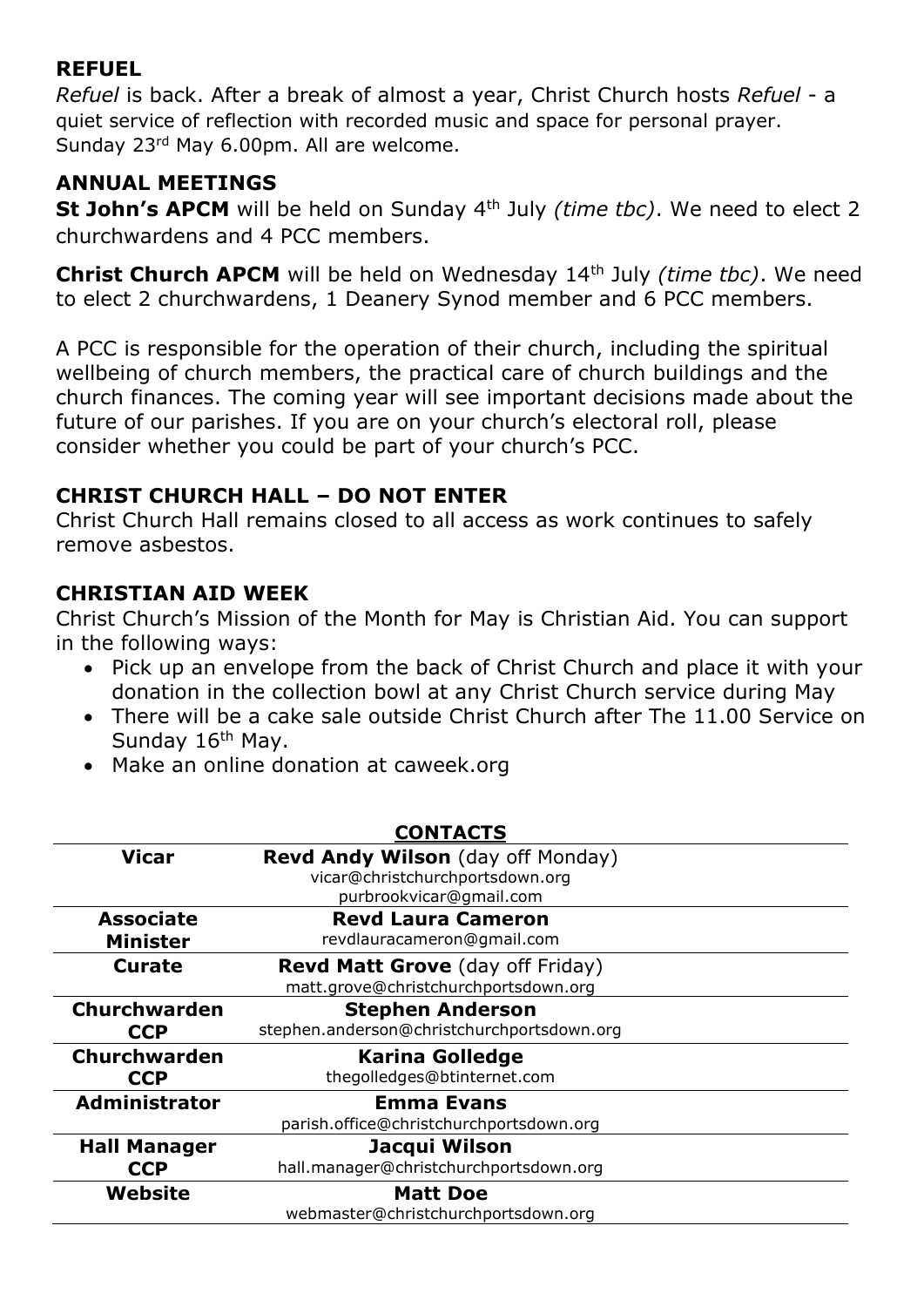### **Sunday 16 May 2021**

Sunday after Ascension Day

### **Collect**

O God the King of glory, you have exalted your only Son Jesus Christ with great triumph to your kingdom in heaven: we beseech you, leave us not comfortless, but send your Holy Spirit to strengthen us and exalt us to the place where our Saviour Christ is gone before, who is alive and reigns with you, in the unity of the Holy Spirit, one God, now and for ever.

#### *Amen*

### **Acts 1:15–17, 21–26**

<sup>15</sup> In those days Peter stood up among the believers (together the crowd numbered about one hundred and twenty people) and said,  $16$  'Friends, the scripture had to be fulfilled, which the Holy Spirit through David foretold concerning Judas, who became a quide for those who arrested Jesus $-$  17 for he was numbered among us and was allotted his share in this ministry.' <sup>21</sup>So one of the men who have accompanied us throughout the time that the Lord Jesus went in and out among us,  $22$  beginning from the baptism of John until the day when he was taken up from us—one of these must become a witness with us to his resurrection.<sup>' 23</sup> So they proposed two, Joseph called Barsabbas, who was also known as Justus, and Matthias. <sup>24</sup> Then they prayed and said, 'Lord, you know everyone's heart. Show us which one of these two you have chosen <sup>25</sup> to take the place in this ministry and apostleship from which Judas turned aside to go to his own place.<sup> $26$ </sup> And they cast lots for them, and the lot fell on Matthias; and he was added to the eleven apostles.

*This is the word of the Lord. Thanks be to God.*

### **Psalm 1**

 $1$  Blessed are they who have not walked in the counsel of the wicked, nor lingered in the way of sinners, nor sat in the assembly of the scornful.  $2$  Their delight is in the law of the Lord and they meditate on his law day and night.  $3$  Like a tree planted by streams of water bearing fruit in due season, with leaves that do not wither, whatever they do, it shall prosper.  $4$  As for the wicked, it is not so with them; they are like chaff which the wind blows away. <sup>5</sup> Therefore the wicked shall not be able to stand in the judgement, nor the sinner in the congregation of the righteous.  $6$  For the Lord knows the way of the righteous, but the way of the wicked shall perish.

*This is the word of the Lord. Thanks be to God.*